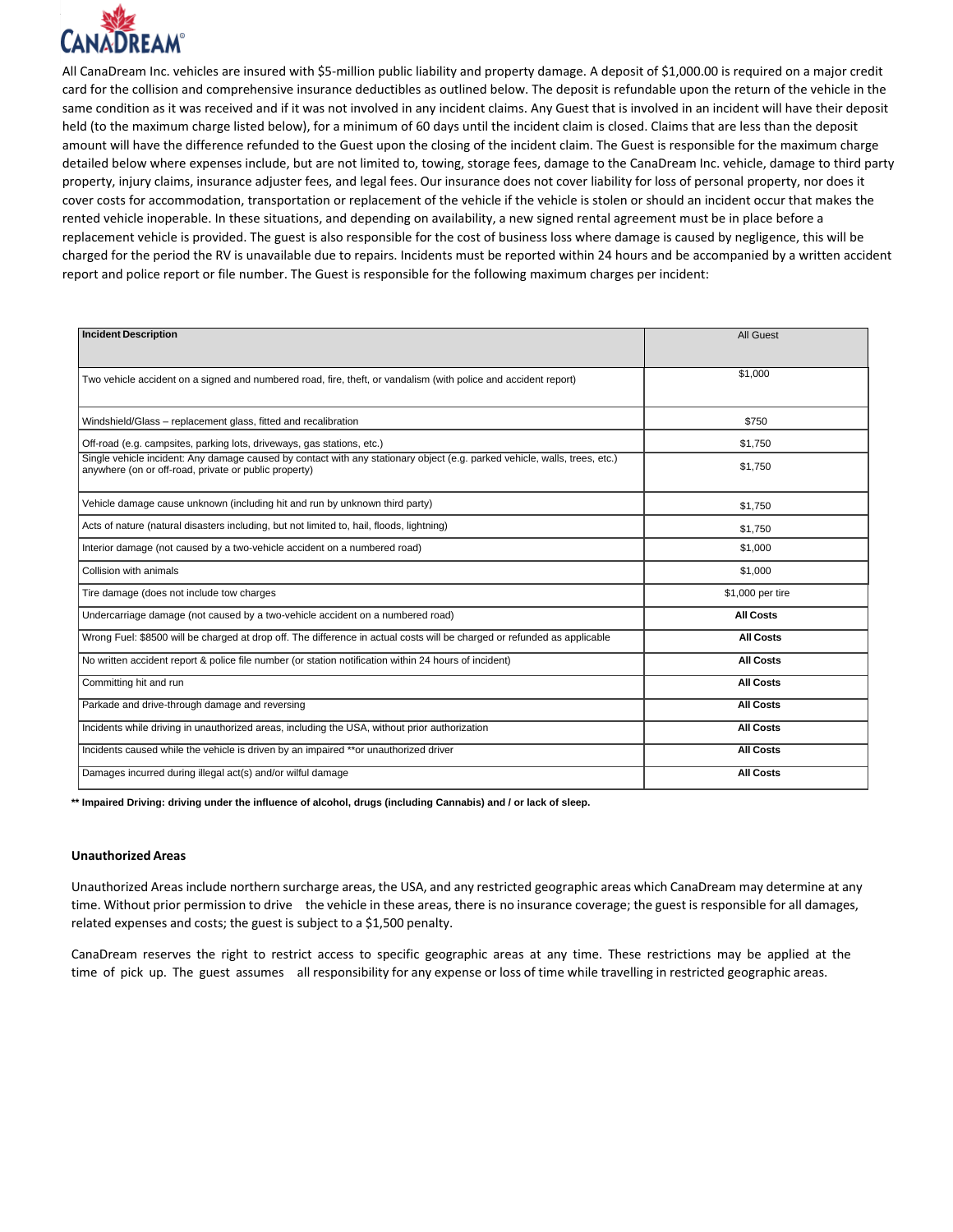### **Festival Surcharges**

There is a surcharge from \$1,500 for all RV vacations starting from any of our locations with permission to travel to certain festivals, such as the Burning Man Festival or the Electric Daisy Carnival in Nevada, USA. Vehicles taken to festivals must be expressly requested and confirmed at the time of reservation. Guests who travel to festivals without permission will be subject to a \$1,500 penalty and will void all insurance coverage. CanaDream reserves the right to restrict driving access at any time. These restrictions may be applied at the time of pick-up

### **Northern Surcharge Areas**

A northern surcharge from \$650 will apply for rentals starting at any station other than Whitehorse and travelling to the following areas:

| Alaska Highway north of Fort St. | Quebec & Labrador north and east of | Yukon Nunavut Newfoundland |
|----------------------------------|-------------------------------------|----------------------------|
| John, BC Cassiar Highway (#37)   | Sept-Iles Baie James Road, QC       |                            |
| north of Kitwanga, BC Highway 35 |                                     |                            |
| north of Peace River, AB         | Northwest Territories               |                            |

Permission to travel to northern surcharge areas must be expressly requested and confirmed at the time of reservation.

### **Prohibited Travel Areas**

### **TRAVEL IN THE FOLLOWING AREAS IS STRICTLY FORBIDDEN AT ALL TIMES:**

- Logging and non-public roads Mexico
- Denali Highway in Alaska North Canol Highway in the Yukon
- McCarthy Road between Chitina and McCarthy,
- Alaska
- Eagle, Alaska (Hwy 5 north) from the junction of Hwy 9
- ITop of the World Highway) and Hwy 5 west
- Dalton Highway (North of Livingood)
- Highway 167 north of La Doré
- Highway 500 (Trans Labrador Highway) from Goose
- Bay to Labrador City
- Highway 389 from Labrador City to Baie Comeau Highway 510 from Red Bay to Happy Valley-Goose Bay
- Any and all unnumbered roads and highways Highway 109 and Baie James Road, Quebec

#### **Travel Restricted Areas**

• Travel to Death Valley is limited to the low season (1 October through 30 April) due to extremely high temperatures which can cause system failures.

• Travel on the Dempster Highway in the Yukon is only permitted between May 15th and September 14th. Travel on any part of this highway before May 15th or after September 14th is not permitted due to road conditions

• Guests are welcome to travel into the United States. A \$10.00/night surcharge applies to any travel within the United States (including Alaska).<br>There will be no insurance coverage if Guests travel into the United States

Guests assume all responsibility for any expense or loss of time while traveling in restricted areas.

### **Urban restrictions**

Parking of your vehicle is prohibited in the greater metropolitan areas of Montreal and Ottawa. This includes pay parking lots, hotel parking lots, side střeetś, etc. There are designated RV parking lots available close to public transit where you are permitted to leave your RV while exploring<br>these cities. Ottawa - <u>https://ottawa.ca/en/residents/transportation-and-</u>

I have read these conditions and agree to pay for any damage not covered by the plan as described above and, in the Terms and Conditions.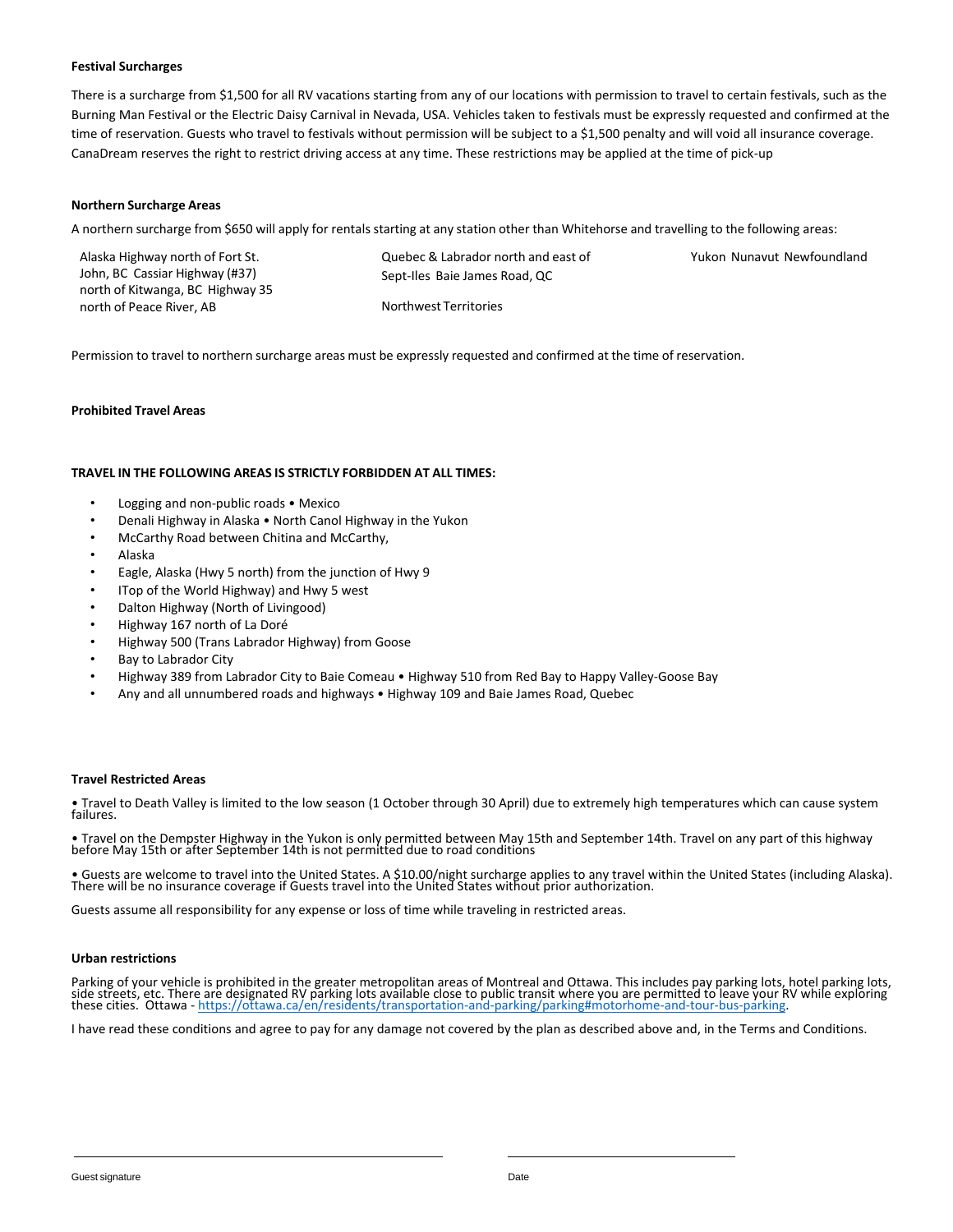To the Guest,

These conditions outline your responsibilities relating to the Vehicle (defined as recreational vehicles including all motorhomes, truck and camper units and van conversions), and limit and waive your rights in some circumstances. It is important for your own protection that you read and understand these conditions.

These conditions form a part of the Rental Agreement between CanaDream Inc. and the Guest relating to the Vehicle identified by unit number on the first page of this Rental Agreement. The Guest is the person or corporation who is identified as the Guest on the first page.

**1. Compliance with Laws.** While the Vehicle is in the Guest's possession, or is rented to the Guest under this agreement, the Guest shall comply with all the laws and regulationsthat govern (a) the driving, parking, storage and transportation of the Vehicle, or (b) the movement of the Vehicle, or any person or thing that is being transported in the Vehicle across any national, provincial, state or jurisdictional border.

**2. Insurance.** CanaDream Inc. shall provide a third party automobile liability insurance policy (including collision and comprehensive Coverage) for the benefit of the Guest and others driving the Vehicle in Canada and the Continental U.S.A. with CanaDream Inc.'s prior consent.

**NOTE: THE GUEST AGREES TO ASSUME PERSONAL LIABILITY FOR INJURY TO PERSONS AND DAMAGE TO PROPERTY WHERE THE VEHICLE IS DRIVEN IN AN UNAUTHORIZED AREA WITHOUT CANADREAM INC.'S PRIOR WRITTEN APPROVAL, OR IN A PROHIBITED TRAVEL AREA (SEE CLAUSE 13) OR IS USED IN A MANNER NOT PERMITTED BY CLAUSE 10. THE GUEST MAY BE COMMITTING A CRIMINAL OFFENSE BY DRIVING WITHOUT INSURANCE.**

**3. Guest's and Others' Property.** The Guest acknowledges that the Vehicle does not constitute a secure place and is not equipped for the transport or storage of valuable items. CanaDream Inc. recommends that the Guest should have, and maintain in force for so long as the Vehicle is in the Guest's possession, the Guest's own insurance against loss of or damage to any property of the Guest (or of any person whose property is in or on the Vehicle with the Guest's express or implied consent) that is in or on the Vehicle, and to rely on such insurance and not on any rights against CanaDream Inc. in order to obtain compensation for any loss of or damage to any such property. CanaDream Inc. shall not be liable for loss or damage to any property of the Guest (or of any other person whose property is in or on the Vehicle with the Guest's express or implied consent) that is in or on the Vehicle either before or after its return to CanaDream Inc., whether or not such loss or damage arises from, or is contributed to by, the negligence of

CanaDream Inc. or its agents, servants, or employees. The Guest shall assume all risks of such loss or damage and waives all claims therefore against CanaDream Inc. and shall defend, indemnify and hold CanaDream Inc. harmless from all claims arising out of such loss or damage.

**4. Safeguard Vehicle.** The Guest will take all reasonable measures to safeguard the Vehicle against theft and damage. The Guest shall read and observe all operating instructions and precautions that are posted in or on the Vehicle or supplied to the Guest by CanaDream Inc. Loss of or damage to any key fob that makes it inoperable will result in a \$300 charge back to the Guest upon drop-off.

**5. Maintenance.** The Guest is responsible while the Vehicle is in the Guest's possession for ensuring that the Vehicle is prudently operated and maintained and without limiting the generality of the foregoing, for ensuring that oil,fluid and coolant levels in the Vehicle's engine, braking, steering and other mechanical and hydraulic systems are maintained at recommended levels. The Guest is responsible for following prudent operating procedures appropriate to weather conditions (i.e. freezing water lines in sub-zero temperatures and overheating mechanical components in cases of extreme heat). The Guest shall be responsible for the cost of all related mechanical and Vehicle repairs resulting from the Guest's failure to fulfill these responsibilities.

**6. Repairs.** The Guest may proceed with and CanaDream Inc. shall reimburse the Guest for the cost of (a) repairs and replacements to the Vehicle amounting to less than \$100.00, (b) repairs to the Vehicle authorized by CanaDream Inc., and (c) maintaining the Vehicle's oil, fluid and coolant levels. Reimbursement by CanaDream Inc. shall be made upon the Guest's presentation of original receipts and parts replaced. Except as permitted in this paragraph, the Guest shall not permit any repairs or additions to be made to the Vehicle and shall not, in any event, allow any lien to be placed upon it without CanaDream Inc.'s consent. The Guest will also pay any and all unauthorized charges in connection with any repairs.

**7. Breakdowns.** In the event the Vehicle is inoperable because of mechanical breakdown for a period longer than 48 consecutive hours and the breakdown does not result from any breach of this Agreement on the part of the Guest, CanaDream Inc. shall allow the Guest a credit equal to the rental charge reasonably attributable to the period during which the Vehicle is inoperable. CanaDream Inc. shall not be liable for any other costs or damages suffered by the Guest as a result of mechanical breakdown. Radio, TV, air-conditioning, slide-out, refrigerator, microwave, appliances and cruise control malfunctions are not regarded for the purposes of this clause as rendering the Vehicle inoperable and do not entitle the Guest to a credit against rental charges.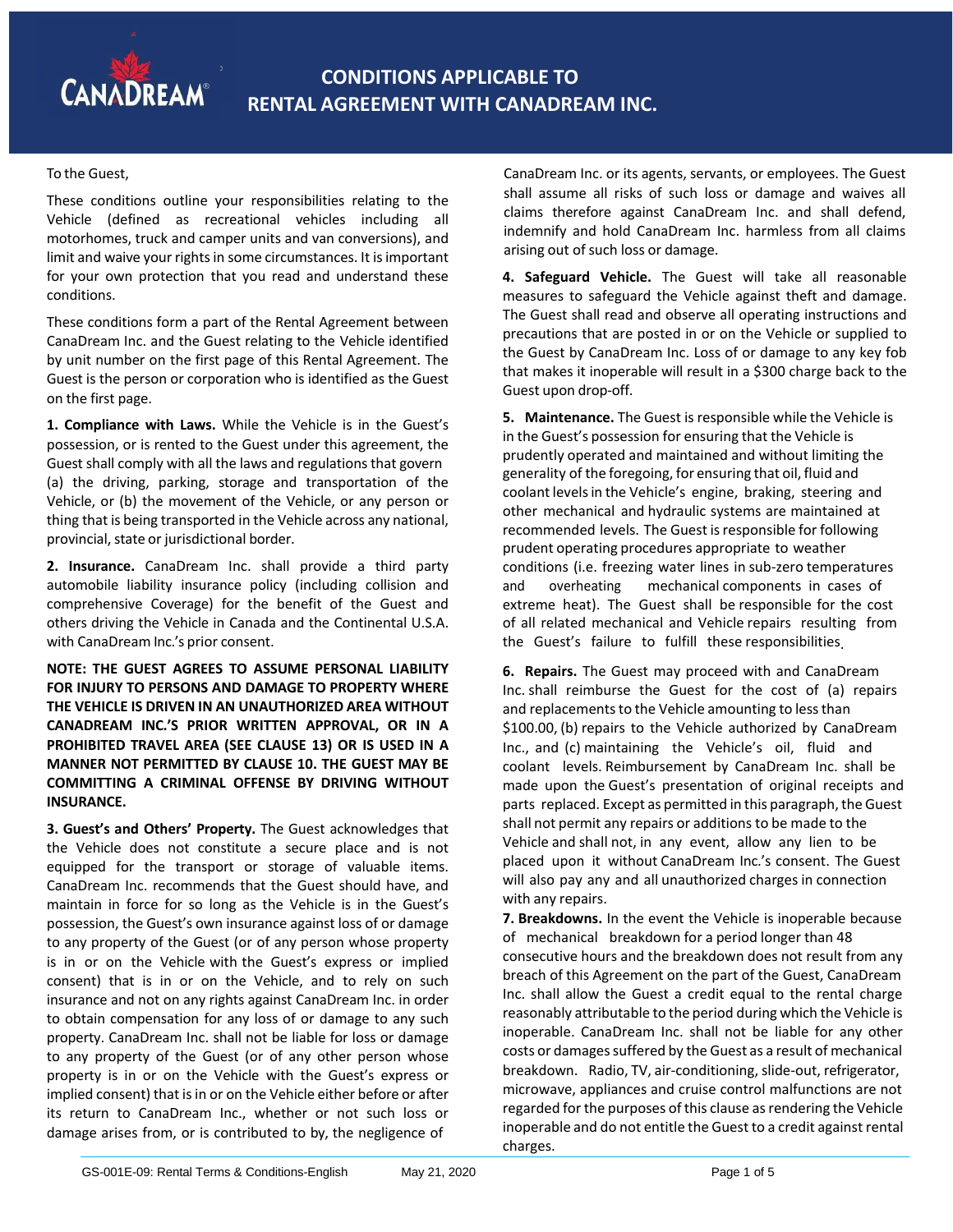

**8. Substitutions.** The Vehicle may, at CanaDream Inc.'s sole discretion, be an equivalent or higher-rated Vehicle than the Vehicle for which a reservation is made by the Guest. Where there is a substitution or upgrading as referred to in the previous sentence, there will be no extra charge to the Guest. Where CanaDream Inc. substitutes a Vehicle that rents at a lower rate than the Vehicle that is reserved by the Guest, CanaDream Inc.'s only responsibility arising from such a substitution is to charge the Guest at the lower applicable rate and to make any refunds or adjustments that may be due in the Guest's favor. CanaDream Inc. does not guarantee the availability of a particular type of Vehicle that may be reserved by the Guest and does not have liability to the Guest (except as specifically stated in this clause) arising from CanaDream Inc. substituting a Vehicle of a different category in place of a Vehicle that the Guest reserves.

**9. Incidents: Damage, Accidents, Theft and Vandalism.** The Guest shall immediately report any incident, theft or vandalism involving the Vehicle or its passengers to CanaDream Inc. and to the Police in the jurisdiction where the incident takes place. The Guest shall further deliver to CanaDream Inc. or its insurer every process, pleading, notice or paper of any kind received by the Guest or any driver of the Vehicle or its passengers relating to any claim, suit or proceeding in connection with any incident or event involving the Vehicle. Neither the Guest nor any driver of the Vehicle shall aid or abet the assertion of any claim, suit or proceeding and shall cooperate fully with CanaDream Inc. and its insurers investigating and defending the same. **FAILURE TO REPORT ANY INCIDENT WITHIN 24 HOURS WILL VOID ALL LIABILITY PROTECTION. GUESTS WHO HAVE BEEN INVOLVED IN ANY INCIDENT AND DROP OFF THE VEHICLE WITH NO WRITTEN ACCIDENT REPORT AND POLICE FILE NUMBER WILL VOID THEIR INSURANCE COVERAGE AND WILL BE RESPONSIBLE FOR THE COST OF ALL REPAIRS OR REPLACEMENTS RESULTING FROM DAMAGES.** 

**10. Use of Vehicle.** To the extent permitted by law, any use of the Vehicle as prohibited below will (1) breach this agreement, (2) void any limitation of Guest's responsibility for loss of or damage to the Vehicle, (3) make Guest fully responsible for actual damages, costs and attorney fees, loss of use, diminished value resulting from this breach, and (4) void any insurance protection provided under this agreement subject to applicable law. The Guest shall not permit the Vehicle to be operated or driven (a) by any person who is not the holder of a current driver's license that authorizes the holder to drive the Vehicle in the jurisdiction where the Vehicle is located; (b) for the transportation of person or property for hire, expressed or implied; (c) by any person who is under 21 years of age, or who has given CanaDream Inc. a false or fictitious name or age or address; (d) by a person other than the Guest or a person who is

designated in this Agreement as an authorized driver; (e) in any competitive event; (f) to push or tow any Vehicle, nor attach any carrier or object to the Vehicle; (g) outside Canada or the continental United States; (h) in a Prohibited Travel Area; (i) by any person while under the influence of intoxicants or drugs or for the illegal transportation of intoxicants or drugs or other prohibited or restricted substance; (j) for any illegal purpose or commission of a crime; (k) while loaded beyond its capacity; (l) while carrying more passengers than the vehicle has seatbelts for or is designed to carry; and (m) when use will cause damage to the Vehicle (i.e. warning light is on, flat tire, steam rising from engine, etc.). These restrictions are cumulative and each of them apply to every use, operation or driving of the Vehicle.

**11. Smoking or Vaping.** Our Vehicles are smoke free. Detection of any vape or smoke related odors or damage will result in a \$500 penalty. **Do not smoke or vape** in the vehicle and avoid campfire smoke smell by keeping all doors and windows closed when near campfires.

**12. Pets.** A pet dog or cat in our RV is welcome for additional fee. Service animals can travel in our RV's free of charge with prior permission. We ask Guests tell us in advance that they wish to bring their pet and require Guests to ensure their pet does not cause any damage to the vehicle. Should additional pet cleaning be required at drop off, additional cleaning charges beyond the pet fee charge will apply.

**13. Unauthorized Areas and Prohibited Travel Areas.** Please refer to the Insurance Coverage Plan for a list of Unauthorized Areas and Prohibited Travel Areas. Unless CanaDream Inc. has given prior approval in writing, the Guest will be responsible for all damages if the Vehicle is driven in an Unauthorized Area. **DRIVING IN PROHIBITED TRAVEL AREAS IS STRICTLY FORBIDDEN AT ALL TIMES.** The Guest shall pay such additional charges as may be levied by CanaDream Inc. in cases where the Vehicle is driven in a Prohibited Travel Area or Unauthorized Area, and these charges may vary depending on whether CanaDream Inc.'s consent to drive in an Unauthorized Area is obtained. Whether or not CanaDream Inc.'s consent is obtained, the Guest shall also pay the cost of replacing parts (including, without limitation, tires) and repairing damage attributable to driving on unpaved or non-public roads, or to exposure of the Vehicle in freezing or excessive heat.

**14. Payment of Charges.** The Guest shall pay to CanaDream Inc. on demand, all time and distance, service, minimum and other charges, at the rates shown or computed as provided on the first page of this agreement and in CanaDream Inc.'s published rates. If the Guest has directed charges be billed to another person and such person fails to make payment when due, the Guest shall pay such charges. CanaDream Inc. may retain the deposit as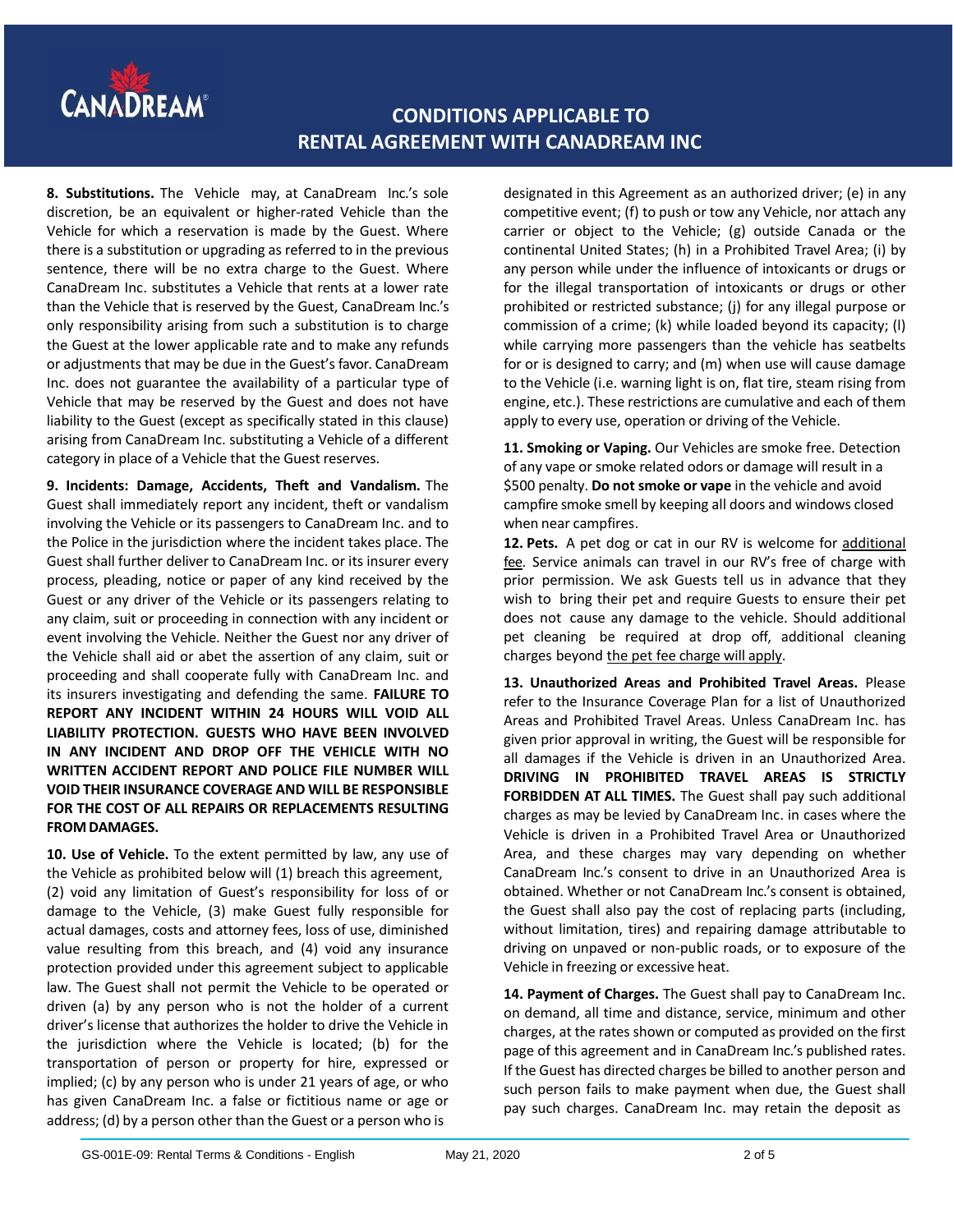

provided in this agreement to cover any amount due or that may become due hereunder.

The Guest and any person to whom, with CanaDream Inc.'s consent, the Guest expressly directs the charges incurred under this Rental Agreement to be billed are jointly and severally responsible (solidarity in Quebec) for payment of all such charges. The Guest represents that the Guest is authorized to direct such charges to be billed to that person. Charges not paid on time, as required by this Agreement, will be subject to a late payment fee, as defined in Clause 21. Unless CanaDream Inc. agrees to accept payment by use of a credit card, payment for all charges under this agreement are due in cash at the completion of the rental. Charges not known to CanaDream Inc. at that time are payable by the Guest to whom they are to be billed immediately upon receipt of an invoice for such charges, and the Guest hereby agrees that their credit card can and will be charged. The payment of charges by use of an acceptable credit card is governed by the terms of the agreement covering the use of such card. **IF YOU USE A CREDIT CARD TO PAY FOR CHARGES, YOU AUTHORIZE CANADREAM TO RESERVE CREDIT WITH THE CARD ISSUER IN AN EQUAL AMOUNT TO ALL ESTIMATED CHARGES AND TO PROCESS AN APPROPRIATE VOUCHER FOR THOSE CHARGES AT THE TIME OF RENTAL.** CanaDream Inc. may audit all charges. If any errors are found, the Guest will pay the corrected charges. If payment was by credit card, the Guest authorizes CanaDream Inc. to correct such charges with the card issuer. CanaDream Inc. will notify the Guest of any corrections.

**15. Distance Charges.** The distance calculated in kilometres, which the Vehicle has been driven while it is in the Guest's possession, shall be determined by reference to the Vehicle's odometer. If the speedometer or odometer is broken, or shows signs of having been tampered with, the Guest shall pay for repair or replacement of the speedometer or odometer together with a rental charge per kilometre based on an average daily charge per kilometre calculated by reference to CanaDream Inc.'s experience with similar rentals, or based on actual kilometres travelled as determined by the tracking device installed in each Vehicle.

**16. Tickets/Fines.** The Guest is liable for all parking and traffic violations, toll fees and fines, and authorizes CanaDream Inc. to pay **all tickets** immediately, and then charge the Guest's credit card for all related costs as incurred by CanaDream Inc. Without limitation under any other provision of the Rental Agreement, the Guest shall be solely liable for and shall indemnify and hold CanaDream Inc. harmless from all fines, penalties and forfeitures arising from a breach by the Guest of any statute, law, ordinance, rule, regulation, or insurance policy provision that is applicable to the Vehicle or to the Guest's possession, use, driving, parking, storage, or transportation of the Vehicle.

**17. Accessories.** The Guest acknowledges receipt of convenience packages as indicated and will pay the cost of replacing equipment lost or damaged upon return of the Vehicle to CanaDream Inc.

**18. Return of Vehicle.** The Guest will return the Vehicle to CanaDream Inc. at the time and place specified on the first page of this Agreement, or earlier if demanded by CanaDream Inc. together with all tires, tools, accessories and equipment in the same condition as when received by the Guest, ordinary wear and tear excepted. Should the Vehicle be returned to a location other than specified on the first page of the Rental Agreement, the Guest agrees to pay the applicable one-way charge, or the cost of returning the Vehicle to the designated rental station, whichever is greater.

**19. Return in Clean Condition.** The Guest shall return the Vehicle in a clean condition with black and grey tanks empty or shall reimburse CanaDream Inc. for cleaning costs and a minimum charge of \$75 to empty black and grey tanks.

**20. Drop-off Charges.** Charges levied under this Agreement are not subject to reduction and the Guest is not entitled to a credit when the Vehicle is returned earlier than the drop off date specified on the rental agreement. There will also be no refund on any portion of unused, prepaid kilometres or for Guest cell phone charges. If the vehicle is returned with more fuel than at pick up, the Guest will not be refunded for the cost of the additional fuel.

**21. Late Return.** In the event the Vehicle is returned at a time which is later than designated on Page 1 of this Agreement, the Guest shall pay CanaDream Inc. an amount calculated by multiplying the number of late hours by \$150; however, the said amount shall not exceed \$600 for each 24 hour period, or portion thereof, of such late return.

**22. Credit Card.** A credit card is required for the payment of the security deposit and the Guest authorises CanaDream to add the total of any charges or amount payable to CanaDream by the Guest and to process the transaction for payment as per this agreement.

**23. Return on Demand.** CanaDream Inc. may demand the return of the Vehicle at any time and, if in CanaDream Inc.'s judgment such demand may not be complied with, or if there is any delay in compliance, CanaDream Inc. may forthwith repossess the Vehicle by use of any lawful means, without prior written warning to the Guest or the Guest's credit card company or bank.

**24. Repossession.** If this agreement contains any false statement provided by the Guest, or if the Guest omits to make known to CanaDream Inc. any information concerning the Guest or the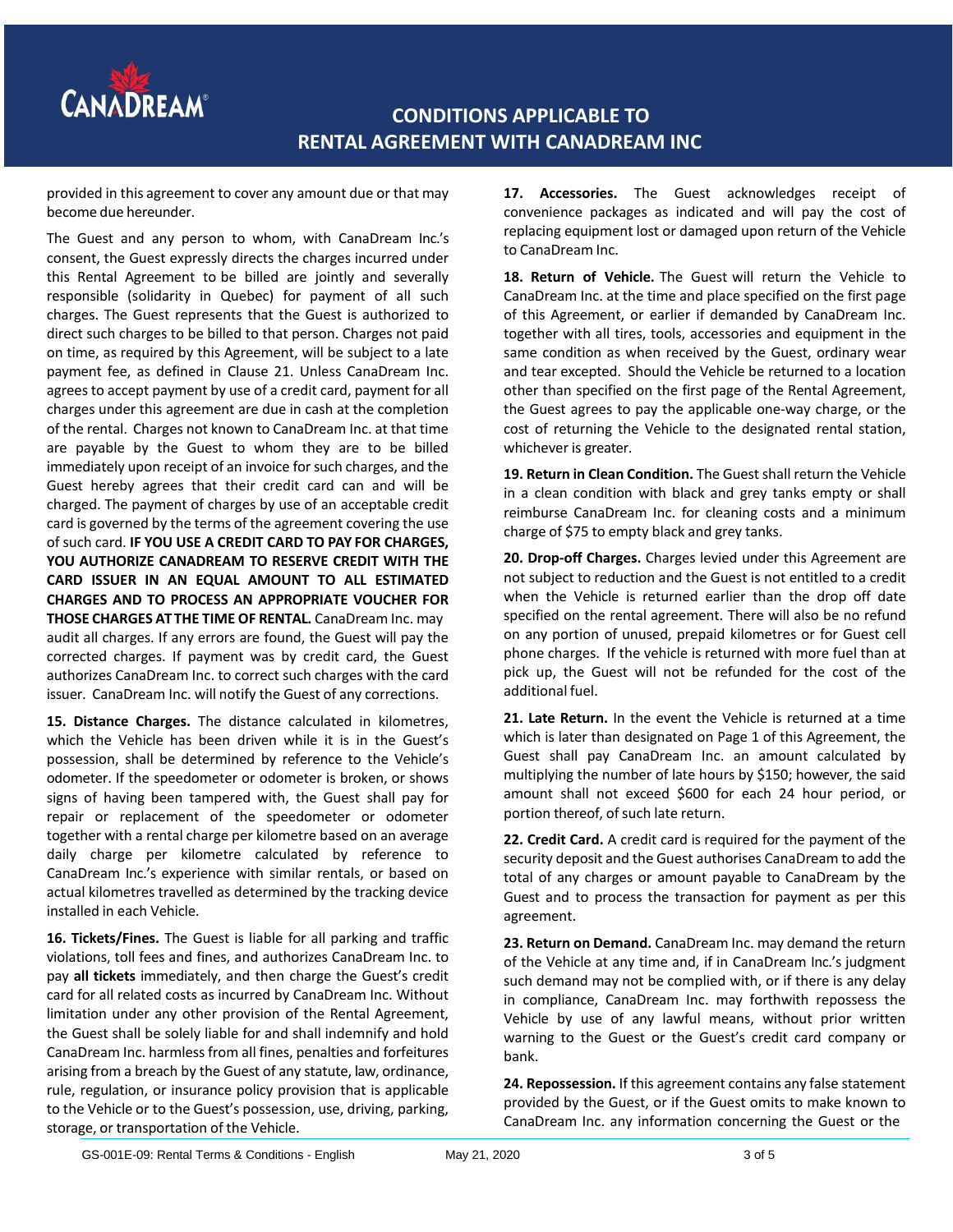

Guest's intentions regarding the Vehicle that the Guest may reasonably be taken to know is material to CanaDream Inc. when CanaDream Inc. is considering renting the Vehicle to the Guest, or if the Guest is in breach of any provision of this Agreement, CanaDream Inc. may forthwith repossess the Vehicle by use of any lawful means, without prior warning to the Guest and terminate this Agreement.

**25. Lawsuits.** The Guest shall permit CanaDream Inc. or its insurers and their counsel to have the sole and exclusive conduct in the name and on behalf of the Guest, and the cost of CanaDream Inc. or its insurers, of the defense of all lawsuits and proceedings that may be instituted against the Guest arising out of the Guest's use, possession, driving, parking, storage or transportation of the Vehicle, and any counterclaim that may be made by the Guest in any such lawsuits and proceedings. The right of CanaDream Inc. and its insurers to conduct the said lawsuits and proceedings shall include the sole and exclusive right to settle or abandon any such lawsuits or proceedings, and enter into binding agreement, or give good discharges, on behalf of the Guest for the purpose of entering into any settlement of, or abandoning, any such lawsuits or proceedings. The Guest shall co-operate fully with CanaDream Inc. and its insurers in taking all steps and in providing and obtaining all information and evidence that may be deemed necessary or desirable by CanaDream Inc. or its insurers for the purpose of the said lawsuits or proceedings and the conduct, settlement or abandonment thereof. The Guest hereby irrevocably appoints CanaDream Inc., or its said insurers, to be the true and lawful attorneys of the Guest to execute all documents and do or omit to do all such acts and things as the said attorneys may consider to be necessary or desirable in the circumstances in order to give effect to the rights conferred by this clause on CanaDream Inc. and its said insurers, and the power of attorney hereby conferred is deemed to be coupled with an interest.

**26. Indemnity.** The Guest shall defend, indemnify and hold CanaDream Inc. harmless from and against any and all losses, liabilities, damages, injuries, claims, demands, cost and expenses, arising out of or connected with the possession or use of the Vehicle while the Vehicle is in the Guest's possession, including but not limited to any and all claims or liabilities arising out of the abandonment, conversion, concealment or unauthorized sale of the Vehicle by the Guest or the Guest's drivers, agents or employee, or confiscation or seizure of the Vehicle by reason of any illegal or improper use of the Vehicle.

**27. No Agency.** Neither the Guest nor any other driver of the Vehicle shall be, or represent themselves to be, the agent, servant or employee of CanaDream Inc. for any reason or for any purpose.

**28. Governing Law.** This Agreement is governed by the law in force in the Province of Alberta and the Guest and CanaDream Inc. irrevocably submit to the jurisdiction of the courts of the Province of Alberta.

**29. Severability.** If any provision (the "Invalid Provision") of this Agreement is void or unenforceable under the law applicable in any jurisdiction, the Invalid Provision shall be deemed to be severable from the remaining provisions of this agreement, which shall constitute a valid and binding agreement in that jurisdiction after deletion of the Invalid Provision. The existence of an Invalid Provision under the laws applicable in a jurisdiction does not affect the validity and enforceability of all the provisions of this Agreement (including the Invalid Provision) in any other jurisdiction where the Invalid Provision is not void or unenforceable.

**30. Multiple Units.** Where the Vehicle comprises a truck and camper or other Vehicles that are designed so that they may be physically separated in normal use, the provisions of this Agreement apply to each Vehicle separately and to both Vehicles taken together as the circumstances may permit. Truck and camper rentals may not be separated during the rental period and the Guest is responsible to a penalty of \$500 and all related costs due to damage if this occurs.

**31. Devices.** Devices rented from CanaDream Inc. are to be returned to the front counter upon drop off of the Vehicle. In the event a device or any accessory (e.g. suction cup, USB cable, charging cable, etc.) is lost or damaged, full replacement cost will be charged. CanaDream Inc. endeavours to provide the most current maps available from the GPS supplier, however assumes no responsibility and will not compensate for any expenses or charges (e.g. extra fuel, extra kilometres, etc.) incurred resulting from the Guest's use of out of date or incorrect maps.

**32. Generator charges.** There is no charge to use the generator during the winter season (October  $1 -$  April 30). There is a nightly charge from \$15.00 up to a maximum of \$100 plus applicable taxes to use the generator May 1 to September 30. Not all CanaDream Inc. Vehicles have generators; a generator is in no way guaranteed for any reservation.

**33. CanaDream Club:** Any and all outstanding charges not paid in full will be deducted from the deposit or charged to the credit card security imprint on file. Supplier/Partner Booking and Cancellation Policies will apply.

**34. Tracking Device.** The Vehicle you are renting is equipped with a tracking device that uses technology to enable CanaDream Inc. and our financial partnersto better manage and protect the Vehicles. Please note that these devices are able to monitor the location, mileage and trip history of the Vehicles.